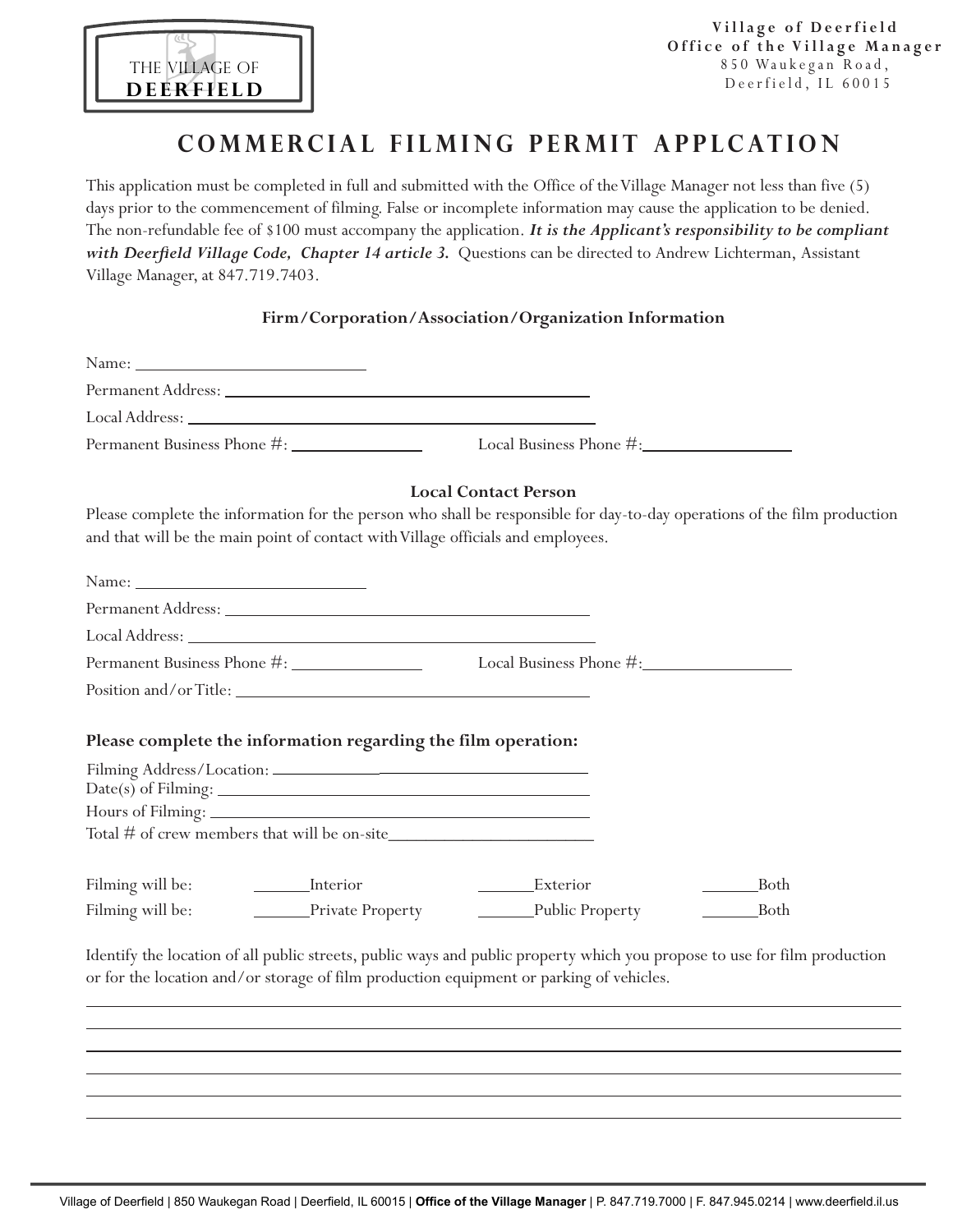Describe the amount and type of vehicles expected to be used and brought to the filming location, staging location or other locations in the Village of Deerfield. Also describe the provisions made for parking of these vehicles on public or private property.

 $\overline{a}$ 

 $\overline{a}$ 

 $\overline{a}$ 

 $\overline{a}$ 

 $\overline{a}$ 

 $\overline{a}$ 

 $\overline{a}$ 

Describe all public streets and public rights-of-way for which you request the imposition of restrictions on or the alteration of normal parking or vehicular or pedestrian traffic patterns, and the nature of such restrictions or alteration.

Describe the personnel and equipment you propose to have on the filming production location to provide emergency medical treatment for persons involved in the film production.

Describe the method and procedures to be used for the food service and health and sanitation on the film production location.

Describe the method and procedures for the removal of garbage and other waste from the film production location.

Describe any type of special effects expected or planned to be used in the production, including sound, pyrotechnics or other effects.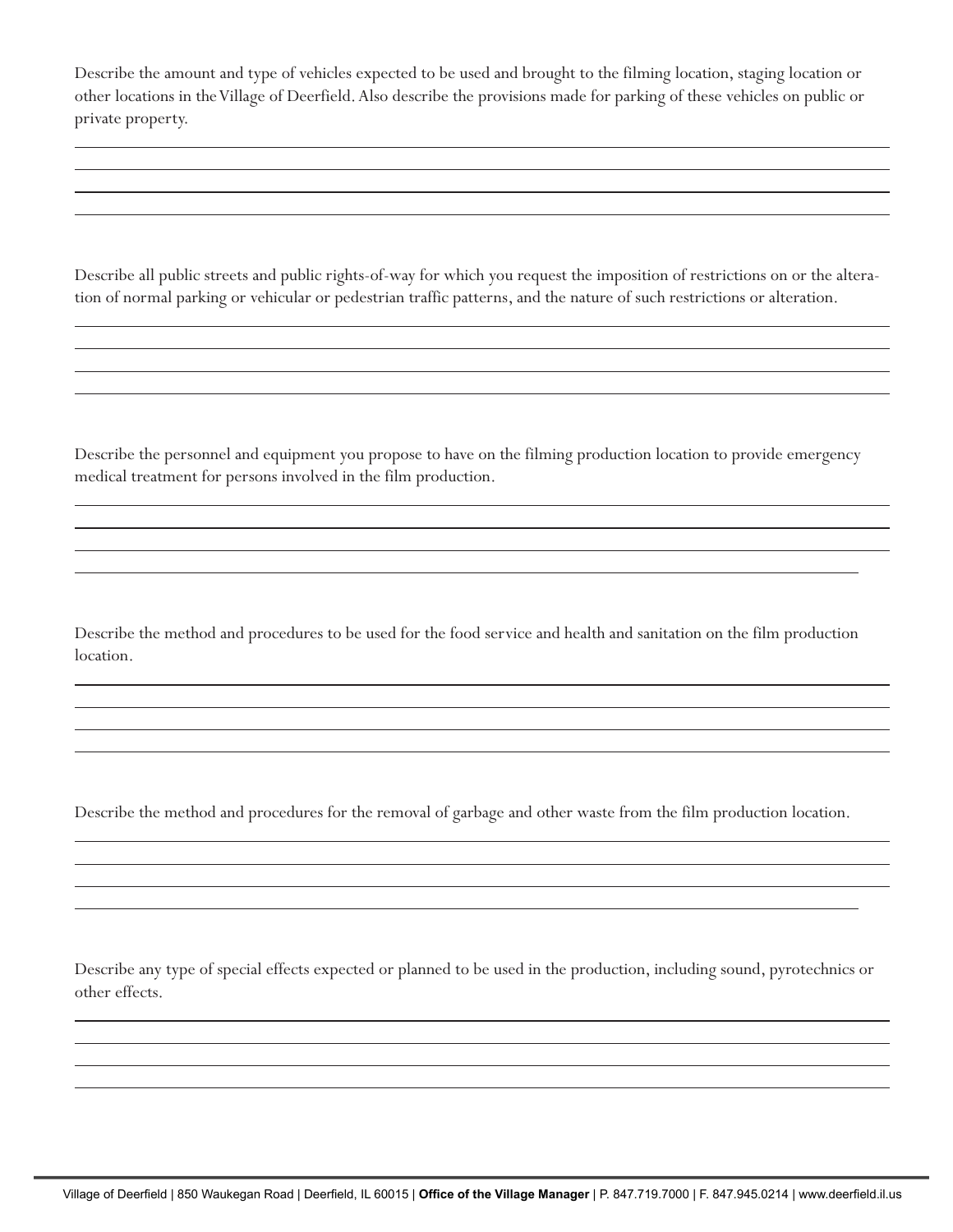Describe the type of film production (e.g. commercial, feature film, film scene, training film, etc.) and type of film production equipment to be used.

Describe all Village resources you request to use.

Use of Village Facilities, Property, or Right-of-Way

| $\bullet$ | Total or disruptive use (during regular business hours) of a public building | $$1500$ per day |
|-----------|------------------------------------------------------------------------------|-----------------|
|           | • Partial non-disruptive use of a public building                            | \$750 per day   |
|           | • Total closure of public street or right-of-way                             | $$100$ per hour |
|           | • Partial closure of public street or right-of-way                           | \$50 per hour   |
|           |                                                                              |                 |

Rental and labor costs associated with placing appropriate traffic control equipment at the location

### **Signature under Oath:**

 $\overline{a}$ 

I swear or affirm that all the information in this application is true and correct.

I further swear and affirm that I have read and will abide by the Deerfield Village Code provisions in effect and that I will submit such other information or documentation as the Chief of Police or the Village Manager may deem necessary to determine the identity of the applicant or to process the application.

I agree to pay the Village for all Village film production activity charges and agree to pay in full, promptly upon receipt of an invoice, the cost of repair for any and all damage to public property of any kind, resulting from or in connection with, the film production, and to restore such property to the condition it was in immediately prior to the film production.

I understand that this permit may be revoked for non-compliance with any of the above.

I further swear and affirm that I am authorized to act in behalf of the above named Firm/Corporation/Organization.

| Signature of Applicant Authorized to Represent above Organization | (Must be notarized) |        |
|-------------------------------------------------------------------|---------------------|--------|
| Subscribed and sworn before me this Day of Day of New York 20     |                     |        |
|                                                                   |                     | [real] |
| Signature of Notary                                               |                     |        |
| <b>FOR OFFICE USE ONLY</b>                                        |                     |        |
| <b>VILLAGE MANAGER DETERMINATION</b>                              |                     |        |
|                                                                   | Denied              | Date:  |
| Signature of Village Manager:<br><u> </u>                         |                     |        |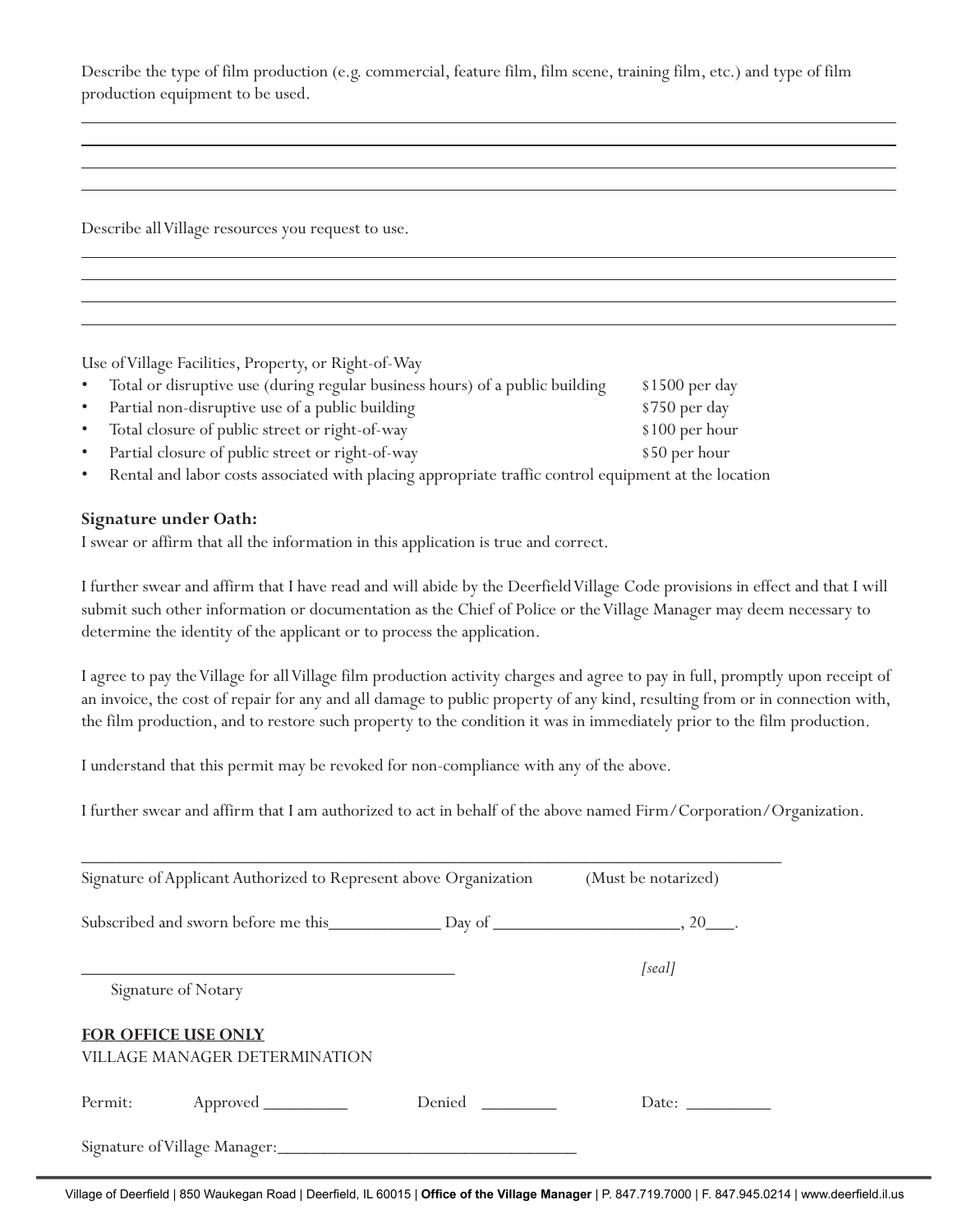# **Property Owner's Approval for Filming**

Date:

**Filming Company:** 

**Filming Company Representative:** 

**Filming Address:** 

*I hereby certify that I am the owner of record of the property located at \_\_\_\_\_\_\_\_\_\_\_\_\_\_\_\_\_\_\_\_\_\_\_\_\_\_\_\_\_\_\_\_\_\_\_\_\_\_\_\_\_\_Deerfield, IL 60015 which will be used for film production. I hereby waive any claim against the Village of Deerfield arising out of or in connection with the issuance of the film production permit and will indemnify and hold harmless the Village of Deerfield for and from any loss, damage, expense, claims and costs of every nature and kind that I may incur as a result of or in connection with the film production activities pursuant to said permit.* 

**Property Owners Name (print):**  $\blacksquare$ 

\_\_\_\_\_\_\_\_\_\_\_\_\_\_\_\_\_\_\_\_\_\_\_\_\_\_\_\_\_\_\_\_\_\_\_\_\_\_\_\_\_\_\_\_\_\_\_\_\_\_\_\_\_\_\_\_\_\_\_\_\_\_\_\_\_\_\_\_\_\_\_\_\_\_\_

**Signature of property owner (Must be notarized)** 

Subscribed and sworn before me this Day of \_\_\_\_\_\_\_\_\_\_\_\_\_\_\_, **20\_\_\_.** 

**Signature of Notary** 

**\_\_\_\_\_\_\_\_\_\_\_\_\_\_\_\_\_\_\_\_\_\_\_\_\_\_\_\_\_\_\_\_\_\_\_\_\_\_\_\_** *[seal]* 

- o **Agree to Filming**
- o **Disagree to Filming**

**\*\*Per Village Ordinance filming hours are from 7:30 a.m. – 7:00 p.m., Monday – Friday and 8:30 a.m. – 5:00 p.m., on Saturdays.**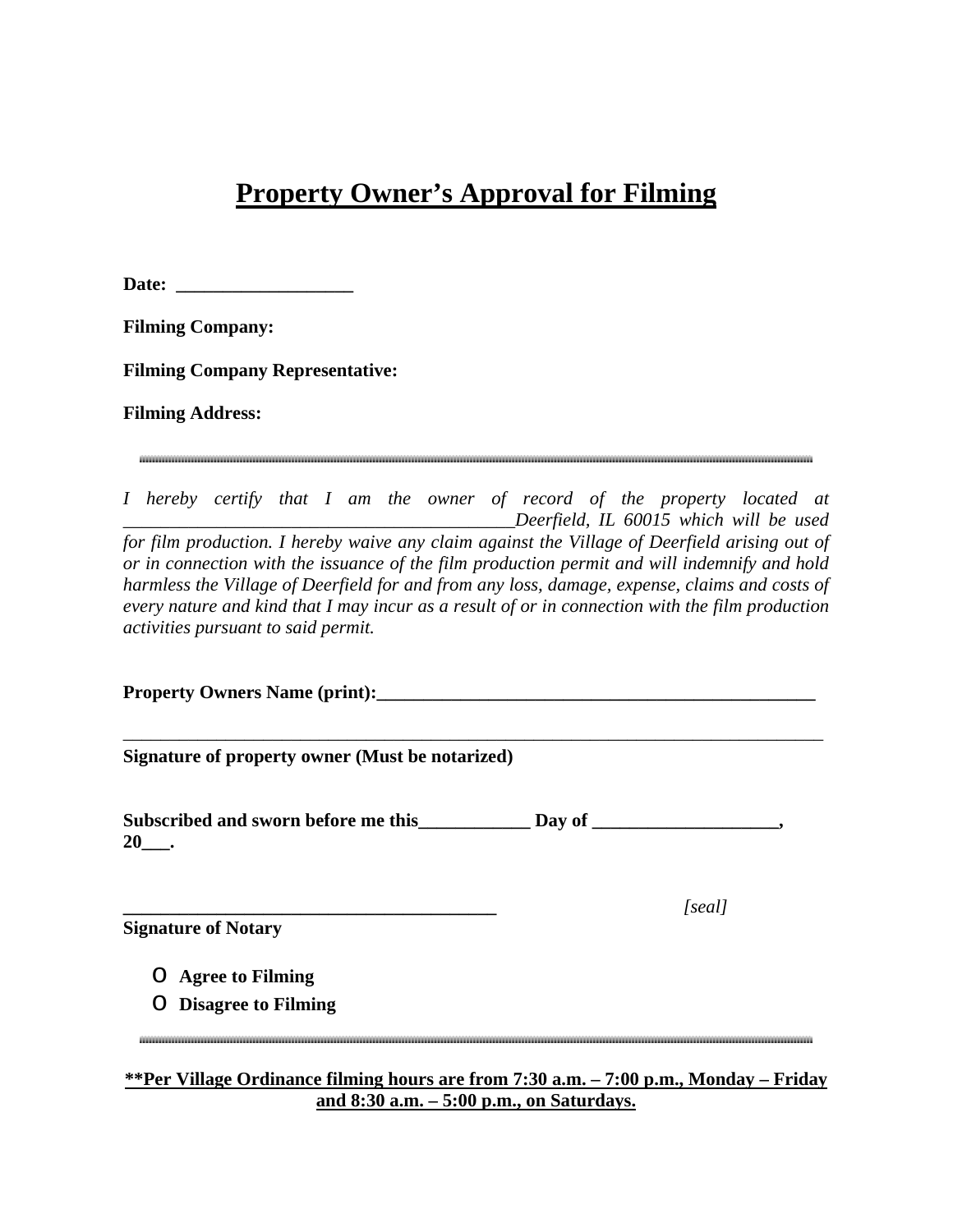### **Commercial Film**

### **INDEMNIFICATION AND HOLD HARMLESS AGREEMENT**

I**, \_\_\_\_\_\_\_\_\_\_\_\_\_\_\_\_\_\_\_\_\_\_\_\_\_\_\_\_,** an individual, or as the authorized agent of the sponsor of the Commercial Film, do hereby agree to defend and hold the Village of Deerfield, its officers, employees and agents, harmless from any loss, damage, expense, claim and cost of every nature and kind whatsoever, including attorney's fees, arising out of or in connection with applicant's use of the public property, public right-of-way, public equipment or public personnel at, during or in conjunction with the Commercial Film described in the application for Commercial Film Permit submitted \_\_\_\_\_\_\_\_\_\_\_\_\_\_\_\_\_\_\_, 20\_\_\_\_\_\_. Commercial Film: \_\_\_\_\_\_\_\_\_\_\_\_\_\_\_\_\_\_\_\_\_\_\_\_\_\_\_\_\_\_\_\_\_\_\_\_\_\_\_\_\_\_\_\_\_\_\_\_\_\_\_\_\_\_\_\_\_\_ Date of Event: \_\_\_\_\_\_\_\_\_\_\_\_\_\_\_\_\_\_\_\_\_\_\_\_\_\_\_\_\_\_  $\overline{\phantom{a}}$  , and the contract of the contract of the contract of the contract of the contract of the contract of the contract of the contract of the contract of the contract of the contract of the contract of the contrac Signature  $\overline{\phantom{a}}$  , and the contract of the contract of the contract of the contract of the contract of the contract of the contract of the contract of the contract of the contract of the contract of the contract of the contrac Print Name  $\frac{1}{\sqrt{2}}$  ,  $\frac{1}{\sqrt{2}}$  ,  $\frac{1}{\sqrt{2}}$  ,  $\frac{1}{\sqrt{2}}$  ,  $\frac{1}{\sqrt{2}}$  ,  $\frac{1}{\sqrt{2}}$  ,  $\frac{1}{\sqrt{2}}$  ,  $\frac{1}{\sqrt{2}}$  ,  $\frac{1}{\sqrt{2}}$  ,  $\frac{1}{\sqrt{2}}$  ,  $\frac{1}{\sqrt{2}}$  ,  $\frac{1}{\sqrt{2}}$  ,  $\frac{1}{\sqrt{2}}$  ,  $\frac{1}{\sqrt{2}}$  ,  $\frac{1}{\sqrt{2}}$  Phone Number Date: \_\_\_\_\_\_\_\_\_\_\_\_\_\_\_\_\_\_\_\_\_\_\_\_\_ Subscribed and sworn to by me this  $\rule{1em}{0.15mm}$  day of  $\rule{1em}{0.15mm}$ , 20 $\rule{1em}{0.15mm}$ , 20 $\rule{1em}{0.15mm}$ \_\_\_\_\_\_\_\_\_\_\_\_\_\_\_\_\_\_\_\_\_\_\_\_\_\_\_\_\_\_\_\_\_\_\_\_\_ Notary Public

[SEAL]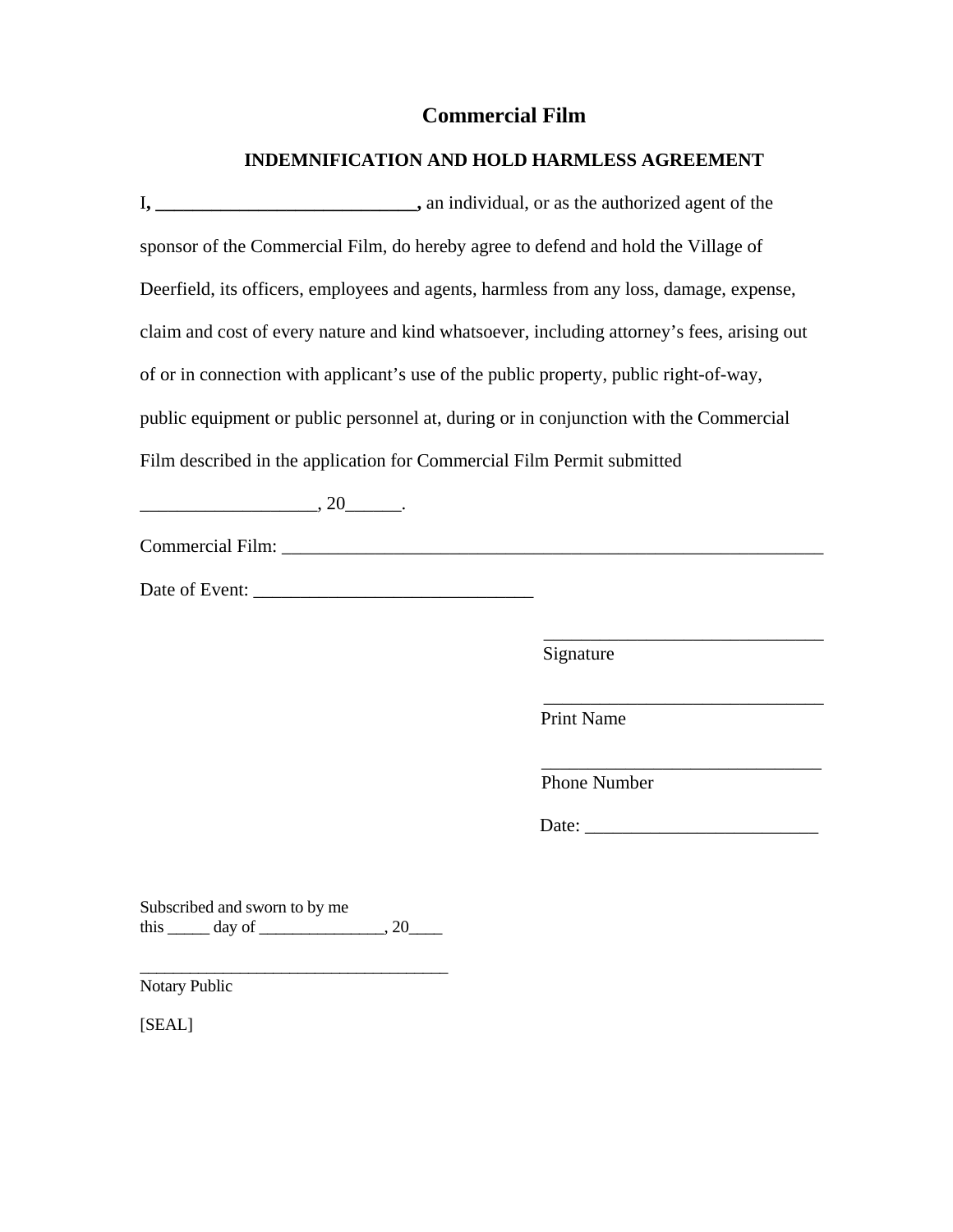### **Code of Conduct**

To Production Companies:

The Village of Deerfield asks that you please abide by the following guidelines to promote a beneficial relationship between your production crew and the Village of Deerfield.

#### To the Public:

If you think the production company is not adhering to the following Code of Conduct, please call the Office of the Village Manager at (847) 719-7400 or the Deerfield Police Department outside of normal business hours.

1. When filming in a neighborhood or business district, proper notification is to be provided to each merchant or neighbor directly affected by the company (this includes parking, base camps, and meal areas). The filming notice should include: name of company, name of production, kind of production, (e.g. feature film, movie of the week,TV pilot, etc.), type of activity, duration (i.e., times, dates, and number of days), and company contact (first assistant director, unit production manager or location manager).

The Code of Conduct should be attached to the filming notification that is distributed to the neighborhood residences.

- 2. Production vehicles arriving on location in or near a residential neighborhood should enter the area at a time no earlier than stipulated in the permit, and park one by one, turning off engines as soon as possible. Cast and crew shall observe designated parking areas.
- 3. Crew members shall wear identification/employee badges at all times while at the location.
- 4. The removal, moving, or towing of public vehicles is prohibited without the expression permission of the municipal jurisdiction or the owner of the vehicle.
- 5. Production vehicles should not park or block driveways without the express permission of the municipal jurisdiction or the driveway owner.
- 6. Cast and crew meals should be confined to the area designated in the location agreement or permit. Individuals must eat within their designated meal area, during scheduled crew meal times. All trash must be disposed of properly upon completion of the meal.
- 7. Removal, trimming and/or cutting of vegetation or trees is prohibited unless approved by the permit authority or property owner.
- 8. Proper receptacles must be utilized for all disposal paper goods and utensils used during the course of the working day.
- 9. All signs erected or removed for filming purposes will be removed or replaced upon completion of a specified location unless otherwise stipulated by the location agreement or permit. All signs posted to direct the company to various locations should be removed at the conclusion of the filming and/or taping.
- 10. The company should keep noise levels as low as possible.
- 11. Articles of clothing that do not display common sense and good taste should not be worn by crew members. Shoes and shirts should be worn at all times, unless otherwise directed.
- 12. Crew members should not display signs, posters or pictures on vehicles that do not reflect common sense or good taste (i.e., pin-up posters, etc.).